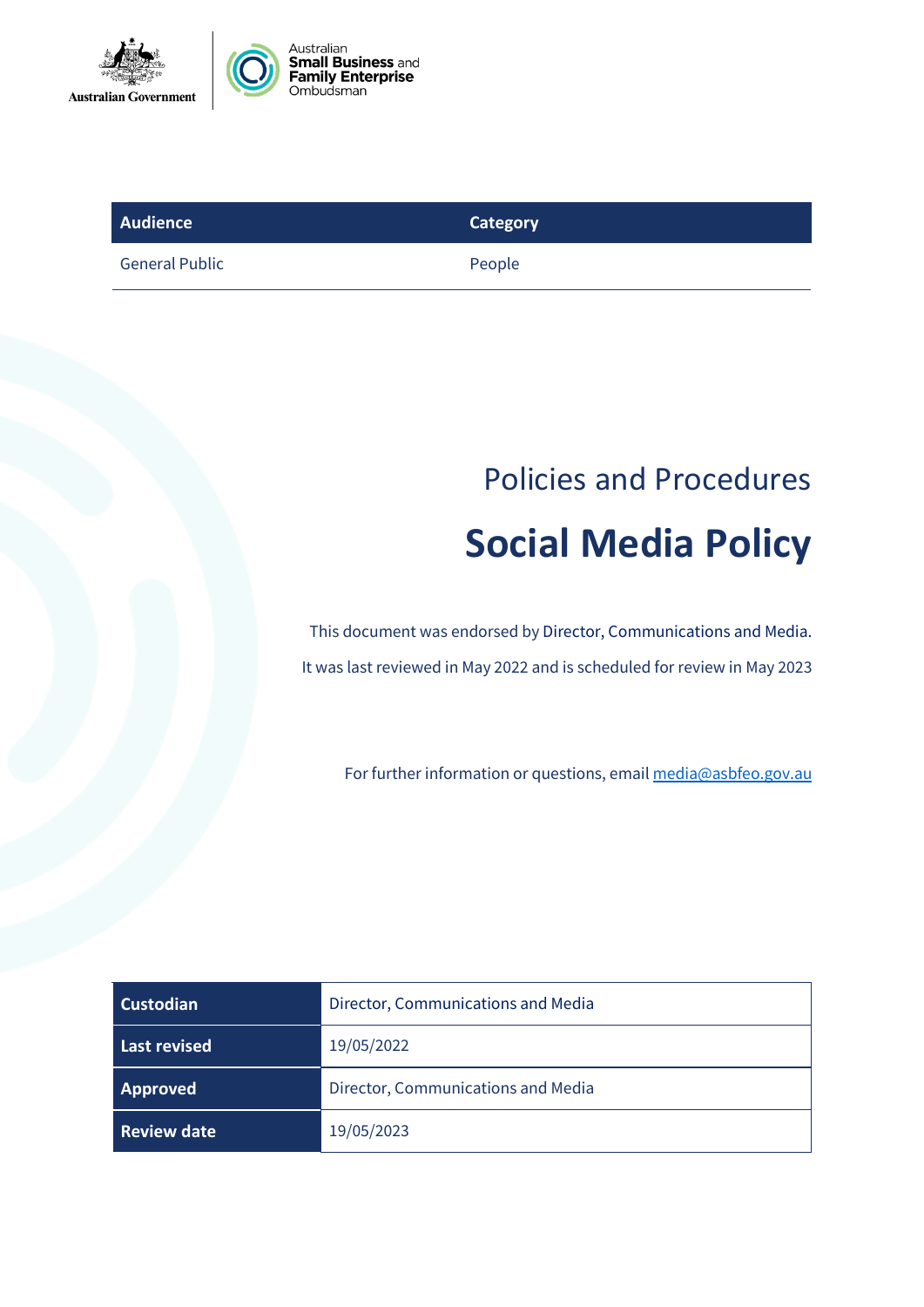

## **Contents**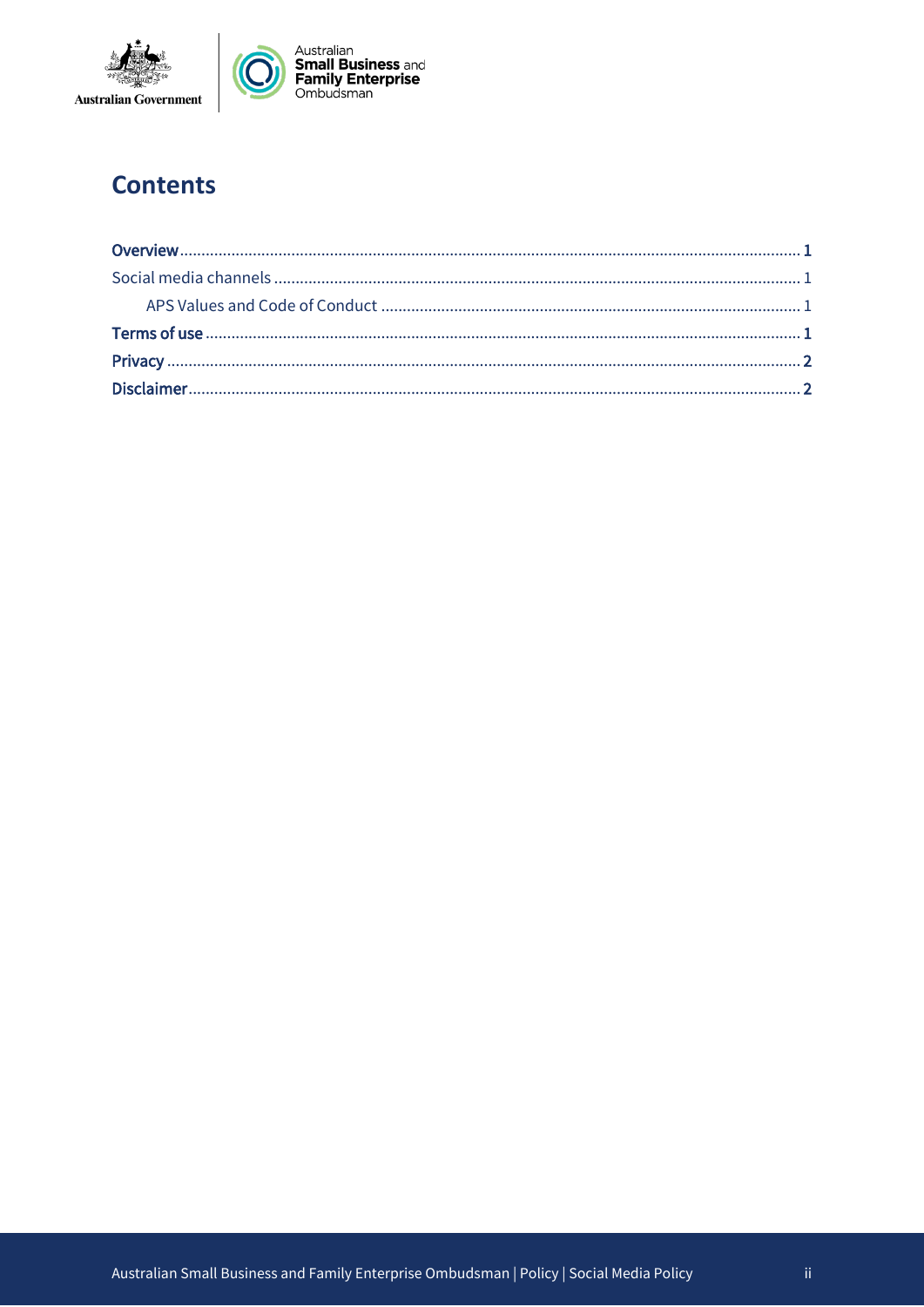



## **Overview**

The Australian Small Business and Family Enterprise Ombudsman (ASBFEO) uses social media to share links and information about our department and its work.

Your comments, posts, messages and input are welcome, provided they show courtesy and respect to others, and encourage a respectful dialogue and comply with our values and policies.

#### Social media channels

You can find us on these social media channels:

[ASBFEO Twitter](https://twitter.com/ASBFEO) 

[ASBFEO LinkedIn](https://www.linkedin.com/company/7928582/admin/)

[ASBFEO Facebook](https://www.facebook.com/ASBFEO)

[ASBFEO Instagram](https://www.instagram.com/p/CMQZ41VgmZi/) 

Social media channels are updated and monitored during standard business hours: 8:30am – 5:30pm from Monday to Friday (AEST/AEDT), excluding public holidays. Accounts may be monitored outside of business hours, subject to staff availability.

ASBFEO may choose to republish (e.g., 'retweet', 'share' or reference) social media content (e.g., tweets, events, posts) that contains information or links to material related to the ASBFEO portfolio. We may also 'follow' or 'like' organisations or individuals involved with, or actively discussing relevant policy issues. These practices do not constitute endorsement by the ASBFEO.

#### APS Values and Code of Conduct

ASBFEO publishes a Social Media Policy for its staff to guide their use of social media, in both an official and non-official capacity.

Th[e APS Values and Code of Conduct](https://www.apsc.gov.au/working-aps/aps-employees-and-managers/aps-values/aps-values-employment-principles-and-code-conduct) govern the use of social media by public servants. Consistent with these policies, our employees are expected to maintain a high standard of conduct and behaviour online.

# **Terms of use**

We welcome questions and commentary on our social media pages, but we expect users to be relevant and respectful.

When engaging online, we expect that you:

protect your personal privacy and that of others by not including personal information of either yourself or of others in your posts (for example, names, email addresses, private addresses or phone numbers)

- represent your own views and not impersonate or falsely represent any other person.
- do not post material that infringes the intellectual property rights of others
- do not be abusive, harass or threaten others; do not make defamatory or libellous comments
- do not use insulting, provocative or hateful language; do not use obscene or offensive language